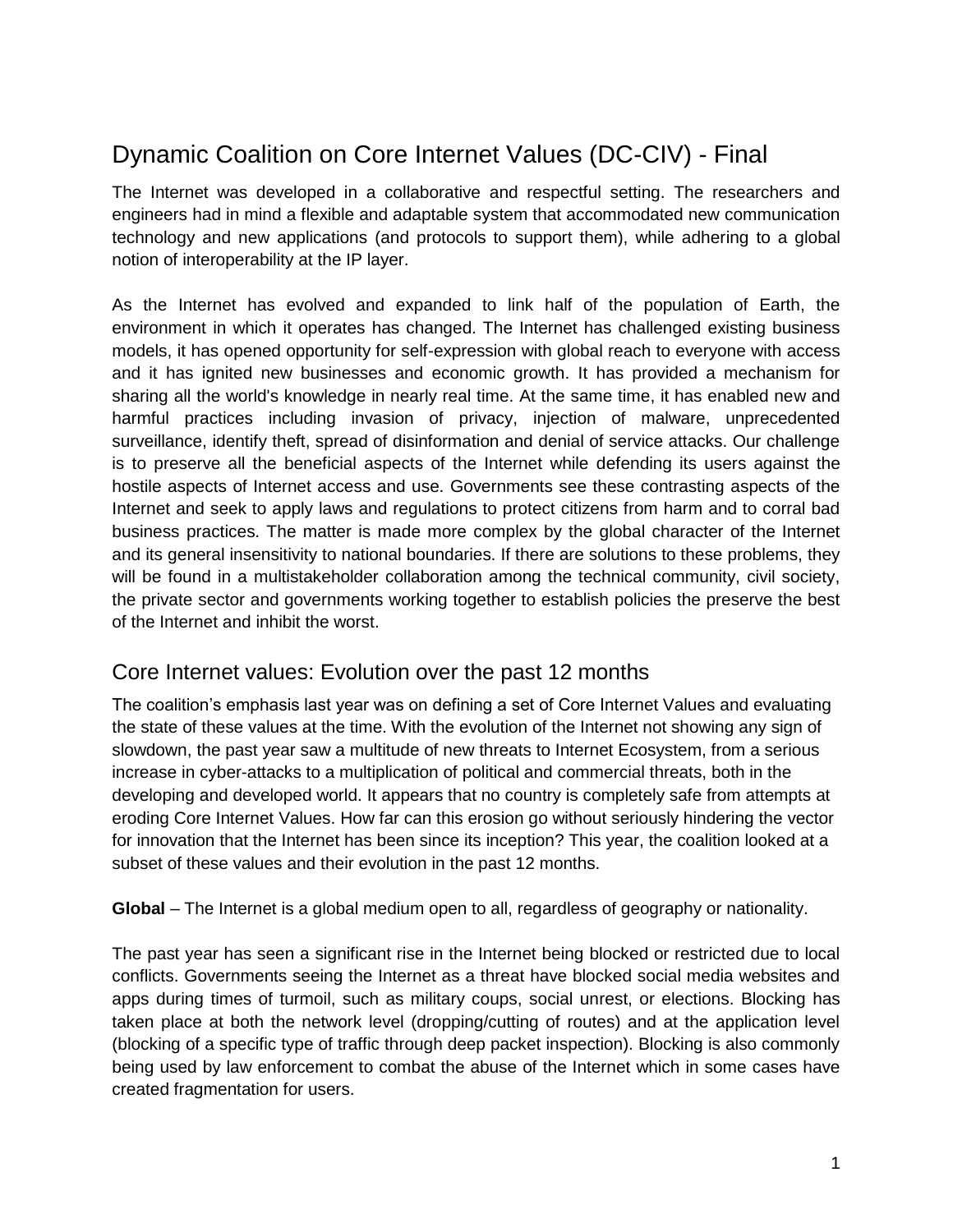**Interoperable** – Interoperability is the ability of a computer system to run application programs from different vendors, and to interact with other computers across local or wide-area networks regardless of their physical architecture and operating systems. Interoperability is feasible through hardware and software components that conform to open standards such as those used for internet.

Interoperability in the last year has seen both gains and challenges.

The main gains are in the increased acceptance of IPv6 in operational networks and the expansion of HTML5, which on the Web platform (itself an application from the point of view of the layered architecture of the Internet) allows for animation and other functions to be native instead of supplied by a plug-in. Some significant landmarks have been passed in IPv6 operations (percentage adoption in US carrier networks).

The main challenge continues to be the expansion of apps; more silent challenges are the threatened adoption of "national" protocols and addressing systems in some countries, and the purchase and wrapping of systems like Skype into new corporate containers and architectures (in this last case, moving from decentralized, peer-to-peer switching to the owning company's cloud.)

The Internet remains interoperable in its underlying technology, and the past 12 months have not seen any significant shift in this core value except if one takes into account new services. Polarisation in the types of services offered is ongoing. Major social media websites have all released apps that bypass the interoperable nature of the Internet by creating walled gardens ( On the Internet, a walled garden is an environment that controls the user's access to Web content and services. In effect, the walled garden directs the user's navigation within particular areas, to allow access to a selection of material, or prevent access to other material.) . Content shared in these walled gardens can seldom be transferred across to other walled gardens.

Within the physical layer, there has been no significant shifts to a single technology. In services such as email, no technology has overwhelmed the others. The physical layer is rife with upcoming challenges coming from the increased adoption and the planned expansions of the Internet of Things (IoT). The IoT will not be connected by WiFi only; many radio systems will come into play. Standards and the corresponding associations may force layer crossings, or adaptations to specific wireless communication systems - spectrum and chips - that may be harder to interoperate. Consortia may attempt to limit interoperability in order to create a more fluid experience, better domain handovers, etc., and also argue that these changes contribute to security.

New angles have sprung up with Interoperability in the past year, however. There are challenges coming from the Internet of Things (which need to form closed environments across all layers, from a standard for the chips and the radios to the way information is managed and privacy secured). These include some possible evolutions of fifth-generation mobile networking technology (5G), which will try to impose gateways (and establish cross-layer controls due to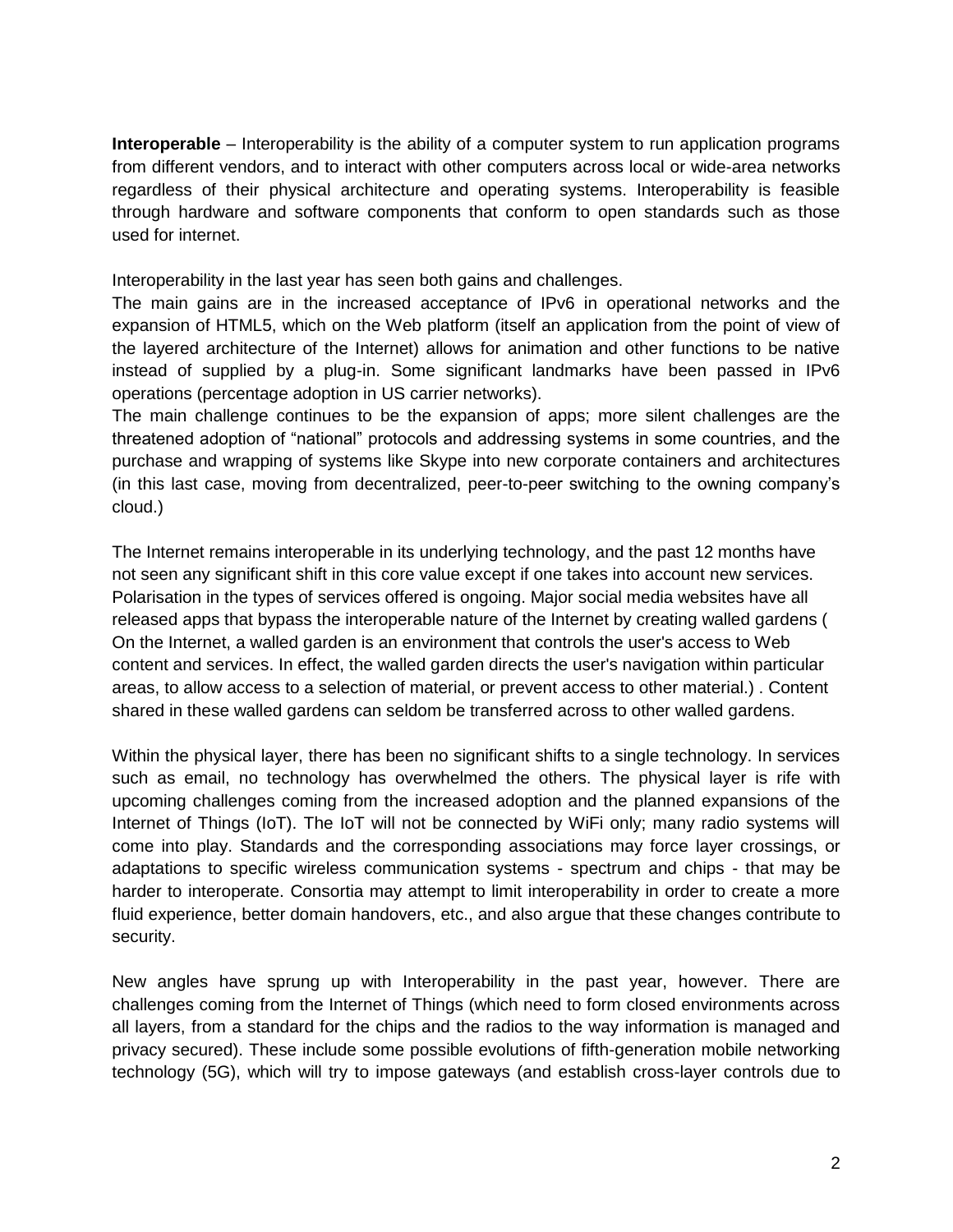"network slices," which also has an impact on the end-to-end principle and others), and Internet Protocol version 6 (IPv6) implementations.

IoT is also driving the need for strong authentication across many device brands so that software update sources and sources of control or data gathering can be verified. IoT interoperability across brands will be driven by user expectations.

On the positive (progress in interoperability, that is), the expansion of IPv6 should be noted, as with other core values addressed in this document, not only in that there are more addresses being handed out and used but in that more applications and important Internet services are using IPv6; the progress of HTML5, and the care that the Internet Engineering Task Force (IETF) is taking in securing communications at low levels without a break in interoperability is also noteworthy.

Interoperability imply Open standards and this is described next.

**Open** – As a network of networks, any service, application, or type of data (video, audio, text, etc.) is allowed on the Internet, and the Internet's core architecture is based on open standards.

The global and free nature of the Internet, core values underpinning its development, faces both new and growing challenges around the world, particularly as certain nations look to create local intranets to circumvent access to the global Internet. Although Internet fragmentation has long been considered a threat to the Internet, mounting evidence suggests that it could become more of a reality in the coming period. China, the home to the second-largest Internet user base in the world, already has a [closed and heavily regulated](https://freedomhouse.org/report/freedom-net/2015/china) Internet, for instance, while Iran [rolled out](http://www.circleid.com/posts/20160829_iran_begins_roll_out_of_national_internet/) its "national Internet" in August 2016 and Russia continues to advocate for a [closed Internet](http://www.ft.com/cms/s/0/08564d74-0bbf-11e6-9456-444ab5211a2f.html) and fewer [Internet freedoms.](http://www.russia-direct.org/opinion/crippling-blow-freedom-russian-internet) A similar change is predicated in China; Pakistan enacts strong laws that may close domains; and even European countries are enacting rules that may limit the openness of communications over the Internet. Moreover, the Association of Progressive Communications (APC) along with multiple civil society activists and other members of the Internet governance community in Brazil are [deeply concerned](https://www.apc.org/en/pubs/apc-condemns-affront-democracy-brazil) that the 2016 ousting of former president Dilma Rousseff will see Internet freedom significantly decrease in the coming years as processes and policies Rousseff supported, such as NETmundial, Marco Civil da Internet, and the multi-stakeholder CGI.br initiative, will likely be undermined. Although advocating for Internet rights is outside of this Dynamic Coalition's remit, curtailing Internet access, limiting Internet content, and cutting off a population of end users -- especially via technical means -- from the global Internet significantly undermines the global and free nature of the Internet.

The same goes for domain names: The United States Immigration and Customs Enforcement Agency seizes domains that are under control of top-level domains (TLDs) operated in the U.S. - often a blunt instrument that may affect innocent third-level domains. Generally, legally appealing these seizures is likely to be a complex process, especially when third parties that are completely unrelated to the reason for the seizure are affected.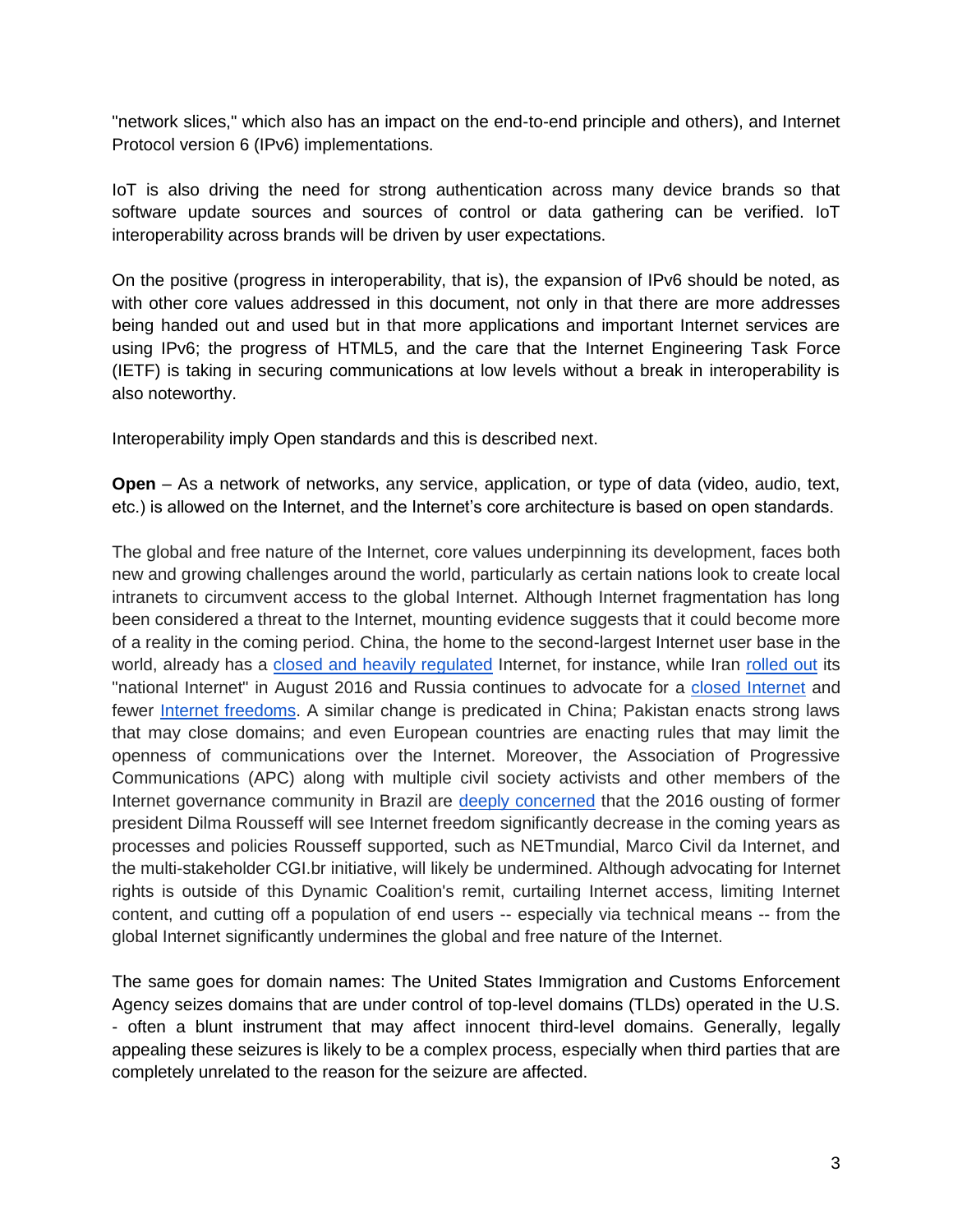Attempts to make Internet governance in the higher layers less open are also ongoing. The United Nations Conference on Trade and Development (UNCTAD) Working Group on Enhanced Cooperation (WGEC) and the treaty-oriented negotiations among some country groups may operate within this trend.

**Decentralized** – The Internet is free of any centralized control.

This is still the case today. Technological control of the Internet's design principles appears to not be under threat, with technical standards still developed according to core principles in the IETF. The domain name system (DNS), with its 13 root servers, remains free from centralised control. A successful Internet Assigned Numbers Authority (IANA) stewardship transition has transferred stewardship of the root server updates to the Internet Corporation for Assigned Names and Numbers' (ICANN) multi-stakeholder community and more.

On the content level, however, an increasing number of governments are now filtering content either directly or by proxy through laws that Internet Service Providers (ISPs) need to follow. An example is the United Kingdom's "Family Friendly Internet." Another example is the well-known "Great firewall of China."

Is the Internet under threat of political control? A brief closely investigating this question is needed, but is not directly within the DC-CIV's remit.

**End-to-end** – Application-specific features reside in the communicating end nodes of the network rather than in intermediary nodes, such as gateways, that exist to establish the network.

The difficulty with which IPv6 has managed to impose itself as the technology that will enable the Internet to have enough Internet Protocol (IP) addresses that would allow this end-to-end architecture to be maintained is a matter of concern. Analysts are seeing a growth of Carrier-Grade Network Address Translation (CG-NAT), which "breaks" this end-to-end core value. CG-NAT does so by causing some applications to malfunction and blocks the ability for any service to be run or accessed by end users. The architecture developed by CG-NAT is one of a oneway distribution of content, downloading, with little or no possibility for an end user to offer content for upload. Peer-to-peer networks and applications are negatively impacted by CG-NAT. Moreover, operating one's own content delivery network is impossible.

The past year has seen a growth of IPv6 connectivity and use, with an increasing amount of content made available using this protocol, and this should provide further incentives for more ISPs to offer IPv6, especially now that traffic is increasing. The difficulty comes with the cost of running a scalable dual-stack IPv4/IPv6 network and one that relies solely on IPv4 and CG-NAT. Case studies performed by ISPs having chosen the IPv6 option, such as Sky Broadband and EE, have demonstrated that CG-NAT is both not scalable and more costly to implement on a large scale. Furthermore, the security-related challenges brought forward by difficulty in tracing the source of traffic behind a CG-NAT device paint the future of CG-NAT with a dark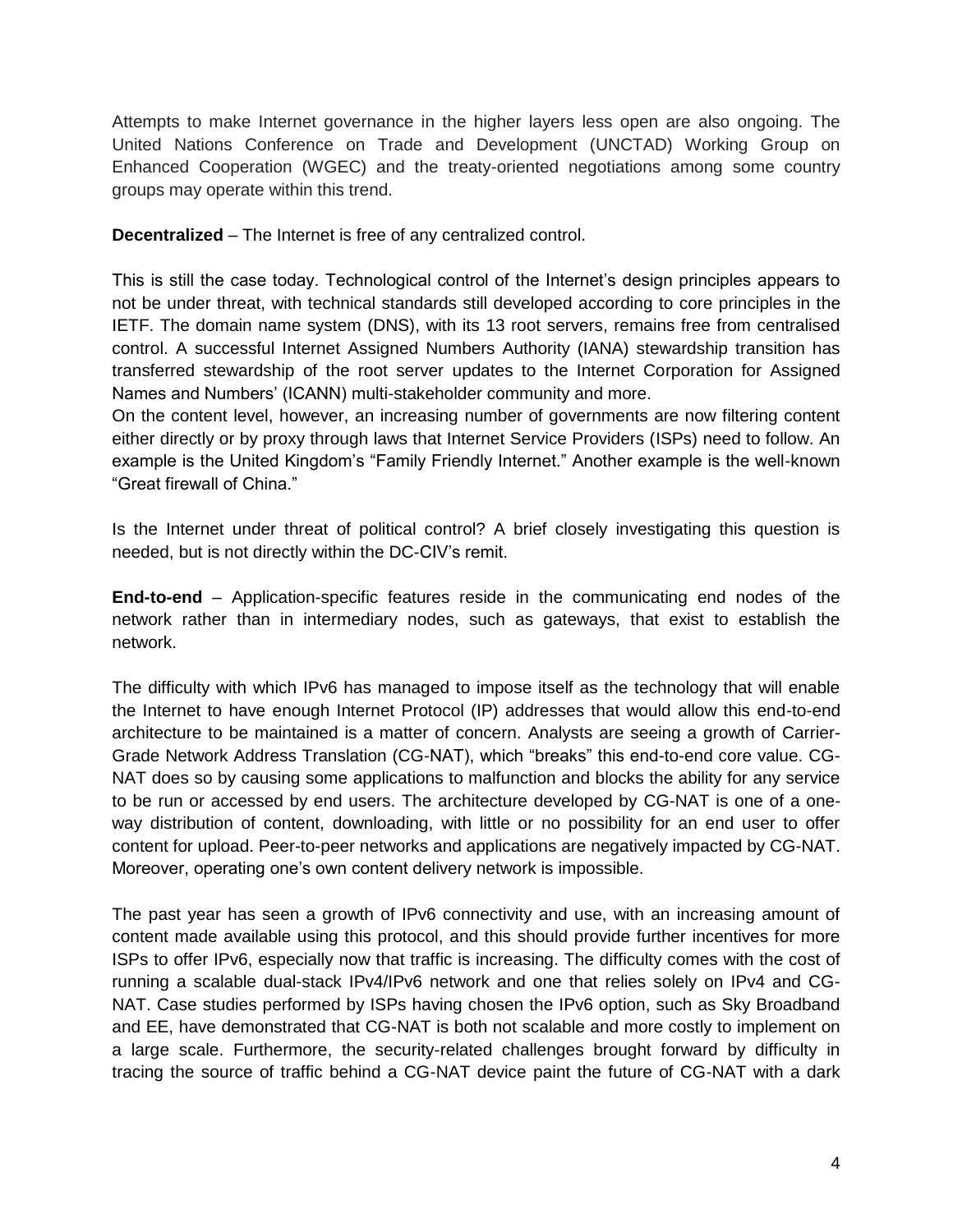brush. Ultimately, IPv6 is looking increasingly likely to succeed, which bodes well for ongoing and robust end-to-end architecture.

Network neutrality is one of the principles or policies derived from the end-to-end principle. Its nature and the negotiations around it have shifted from technical principle to commercial trafficmanagement negotiations in the last year as a new model has emerged in which OTT/OSPs have now created large CDNs and therefore do not have to negotiate for large volumes of traffic with network operators. Zero-rating is a network-neutrality-related issue whose definition and assessment is ongoing and varies widely across countries.

**User-centric** – End users maintain full control over the type of information, application, and service they want to share and access.

Traffic filtering has increased, often based on the ill-defined concept that filtering brings security. The significant and thus worrying trend showing a significant increase in cybersecurity threats – from viruses to worms, malware, denial of service attacks and ransomware – helps ISPs and telecommunication companies make the case that more control of network traffic, and therefore traffic filtering, is necessary.

The extension of traffic control to include social, economic, and/or political filters, such as the filtering of pornography, peer-to-peer file-sharing services, and/or social media, is on the increase; thus, the Internet is less user-centric today than it was last year.

**Robust and reliable** – While respecting best-effort scenarios for traffic management, the interconnected nature of the Internet and its dense mesh of networks peering with each other have made it robust and reliable.

The IPv4 Internet has been incredibly robust both when it comes to reachability across the globe and reliability. IPv4 traffic peering agreements amongst ISPs have resulted in a very dense intermeshed network that is able to self-heal in most situations, at least in the Global North. There remains challenges in some countries, especially in the Global South, but best practices and the development of resilient routes to the rest of the Internet have made single points of failure rare. Except in cases of political struggle where there was actual intent to turn the Internet off in a geographic area, there have been few cases of an intentional blackout at the country level. Accidental traffic slowdowns caused primarily by submarine cable cuts have been equally as common as in 2015 but less likely to affect Internet users with a total blackout on a wide scale, although some countries, like Vietnam, have been subjected to transient service when supplied mostly by a single cable. IPv6 connectivity was somehow less reliable; until recently, the density of the interconnectivity that made the mesh of IPv6 networks was lower than for IPv4. As a result, it was not uncommon that an incident on a part of the network would affect traffic significantly, either by introducing a significantly longer delay through traffic needing to take a much long route or by splitting that part of the network off altogether – thus rendering it inaccessible. The gradual increase in density of the IPv6 mesh has alleviated this and understandably, this has translated to an increase in IPv6 network reliability. The IPv4/IPv6 dual stack might have actually increased robustness of the network.